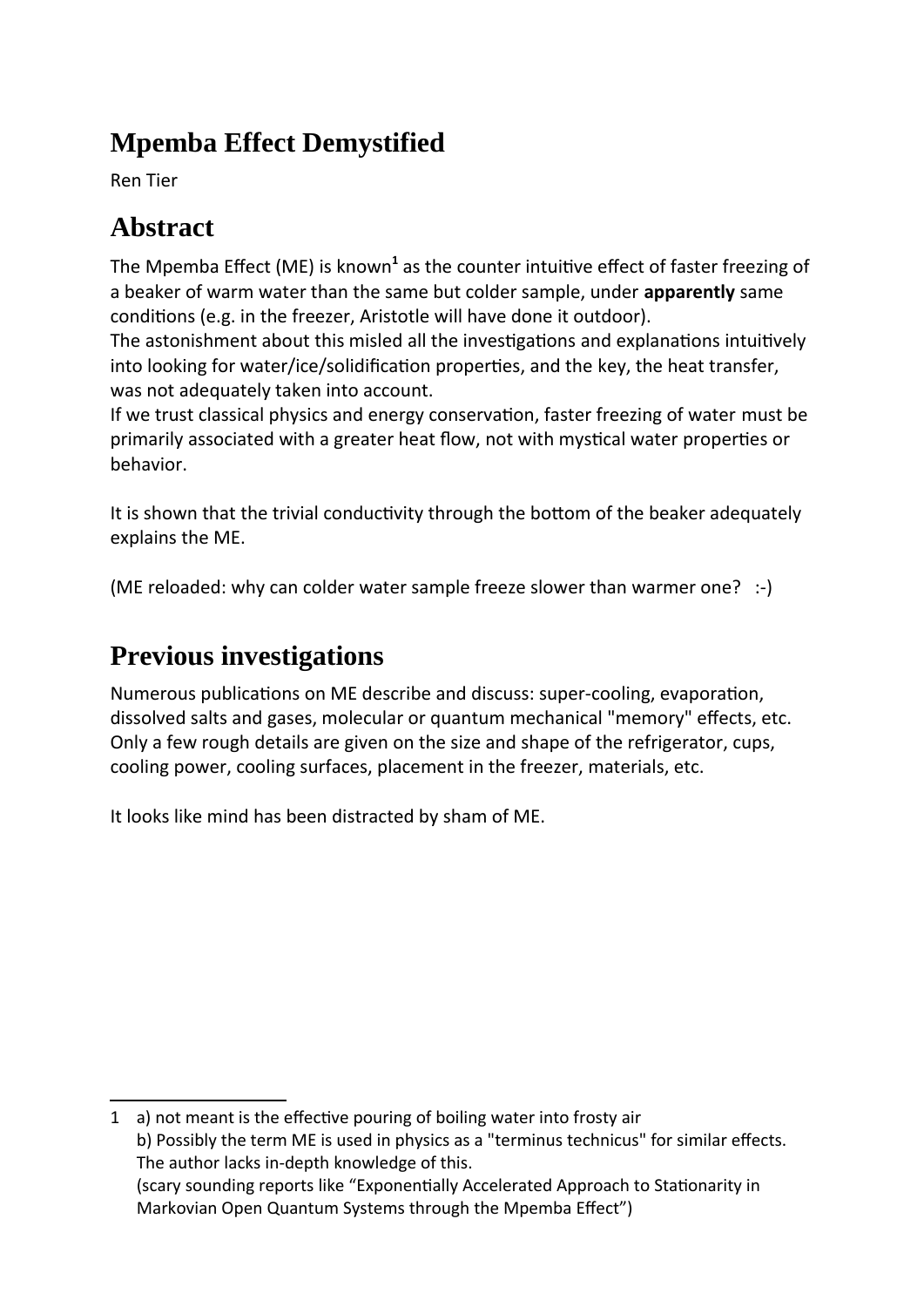# **Indication of heat exchange**

Remarkable are the typical plots of the cooling with ME emerging. The blue curve of the cold sample was moved next to the red curve (warm sample) with the purpose to point out the different curves in the same temperature range traversed by both,  $\approx 18 \div 0$ °C.



The intensive cooling of the warm sample (red) takes place already in the positive temperature range, even at temperatures that the cold sample passes through (notice temperature gradient), and it looks like it continues at 0°C and below The faster freezing is the **result of stronger heat dissipation**.

Nothing mystic about it.

The faster freezing and the intuitive but false feeling that the bottom of the glass beaker and the layer of ice underneath would be negligible and have rather some insulating properties, obfuscate the root cause.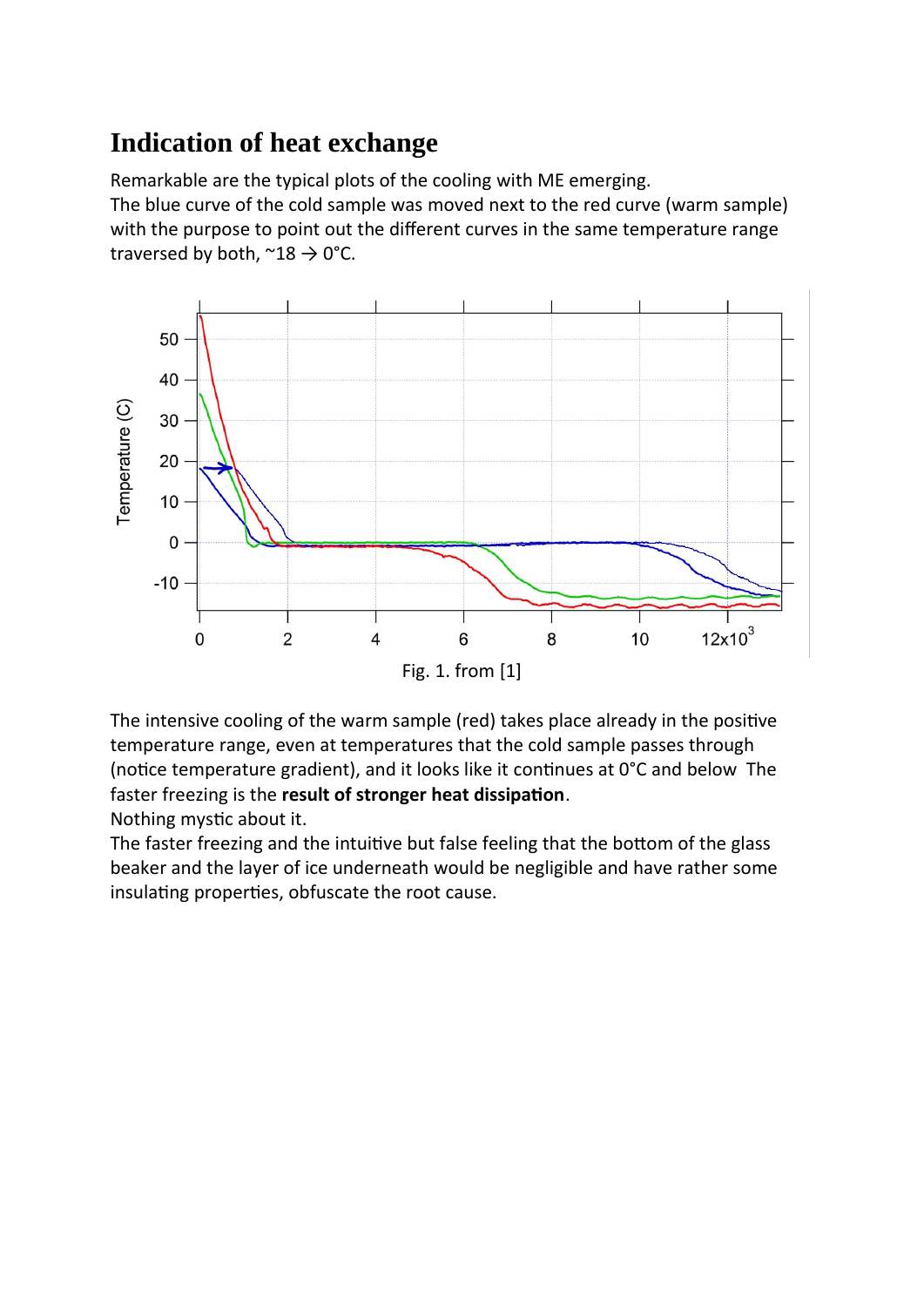# **Thesis:**

### **ME is caused by conduction through the bottom of the beaker**

The search for an explanation of the ME through natural convective flow was not successful (Appendix [A2](#page-9-0)). The conduction through the bottom of the beaker, on the other hand, is very promising:

- With the first intuitive approach, glass and ice are often perceived as having poor thermal conductivity and are therefore in ME context negligible. Compared to the free air cooling, this is a mistake. A rough estimation is calculated in Appendix [A1,](#page-9-1) just to check the plausibility of the thesis.
- It is obvious that a warm sample melts the surface of the bottom ice in the freezer and thus creates a good heat transfer, whereas a cold sample possibly does not or not so good.
- Let us now turn attention to the boundary layer between glass and ice. In a simulation (some details in Appendix [A3\)](#page-10-0) is shown the temperature curve over time near the boundary layer.

*These simulations do not claim to depict reality. They serve to rough illustrate the thesis.*

In Fig. 2, the lower curve, we can see that in the colder sample ( $\sim$  20  $\degree$  C) the temperatures remain below 0°C just below the surface, i.e. the upper layer of ice can hardly thaw. The bottom contact remains limited to few support points, i.e. poor heat transfer.



Fig. 2. Simulation: Temperatures near the boundary layer between ice and glass, 20 °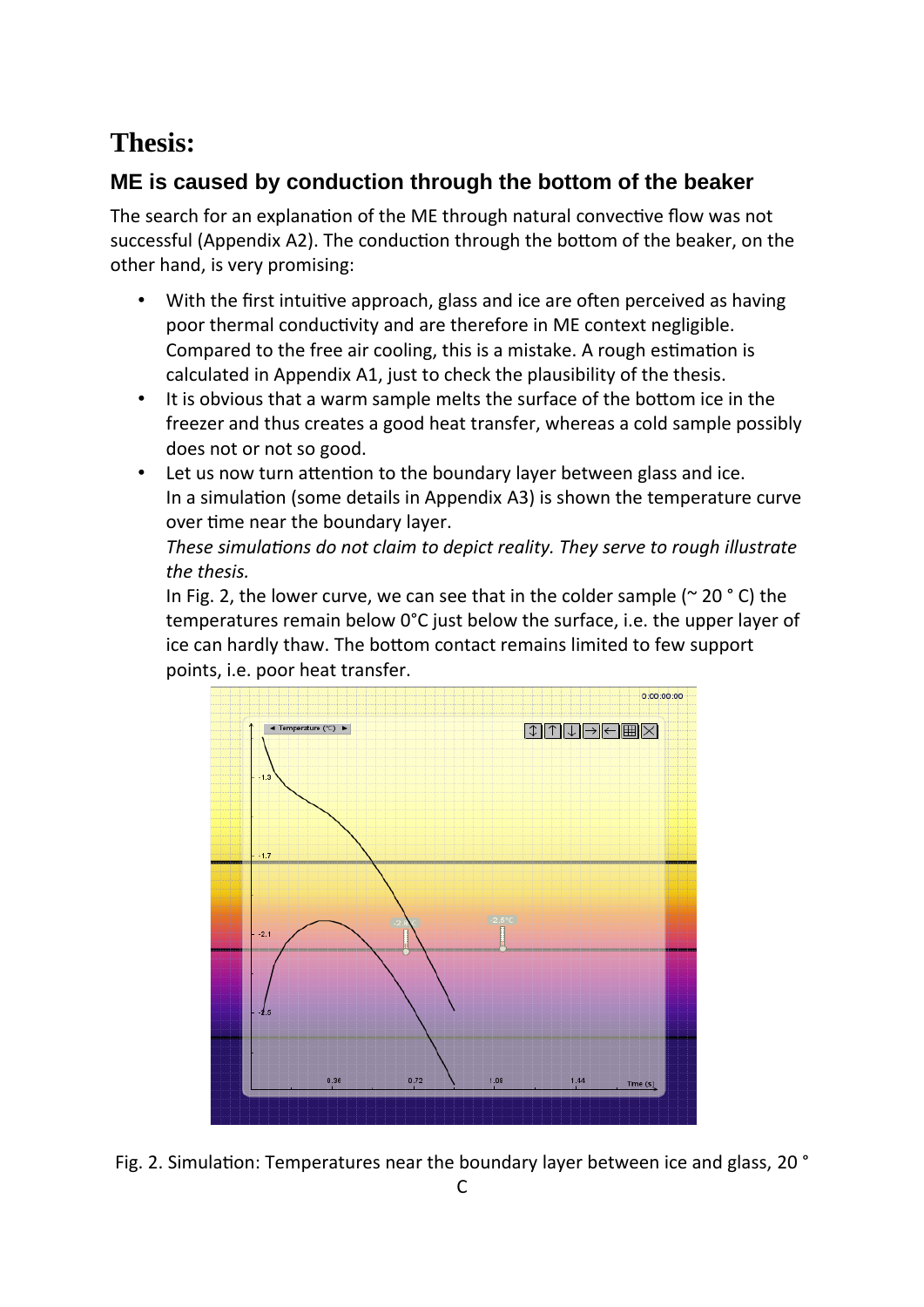The trivial case, in which a warm sample at the beginning melts the ice, is presented here in order to estimate the dynamics.

The melting process is not simulated. Positive temperatures in the ice layer show that the ice would melt. After freezing again, the energy balance and the temperature should be plausible again.



Fig. 3. Simulation: Temperatures near the boundary layer between ice and glass, 30 ° C

• **Dependency ME on the sample temperature and cup shape:**

Laboratory beakers have a somewhat uneven bottom and only partial contact with the hoar frost or ice surface. It is therefore also plausible that a warmer glass bottom melts the ice or hoar frost in the cooling compartment more and more deeply, forming a larger film of water, which leads to a sustained better heat / cold exchange even after freezing.



Fig. 4. Partial wetting of a beaker bottom on a glass pane. (just to illustrate the thesis)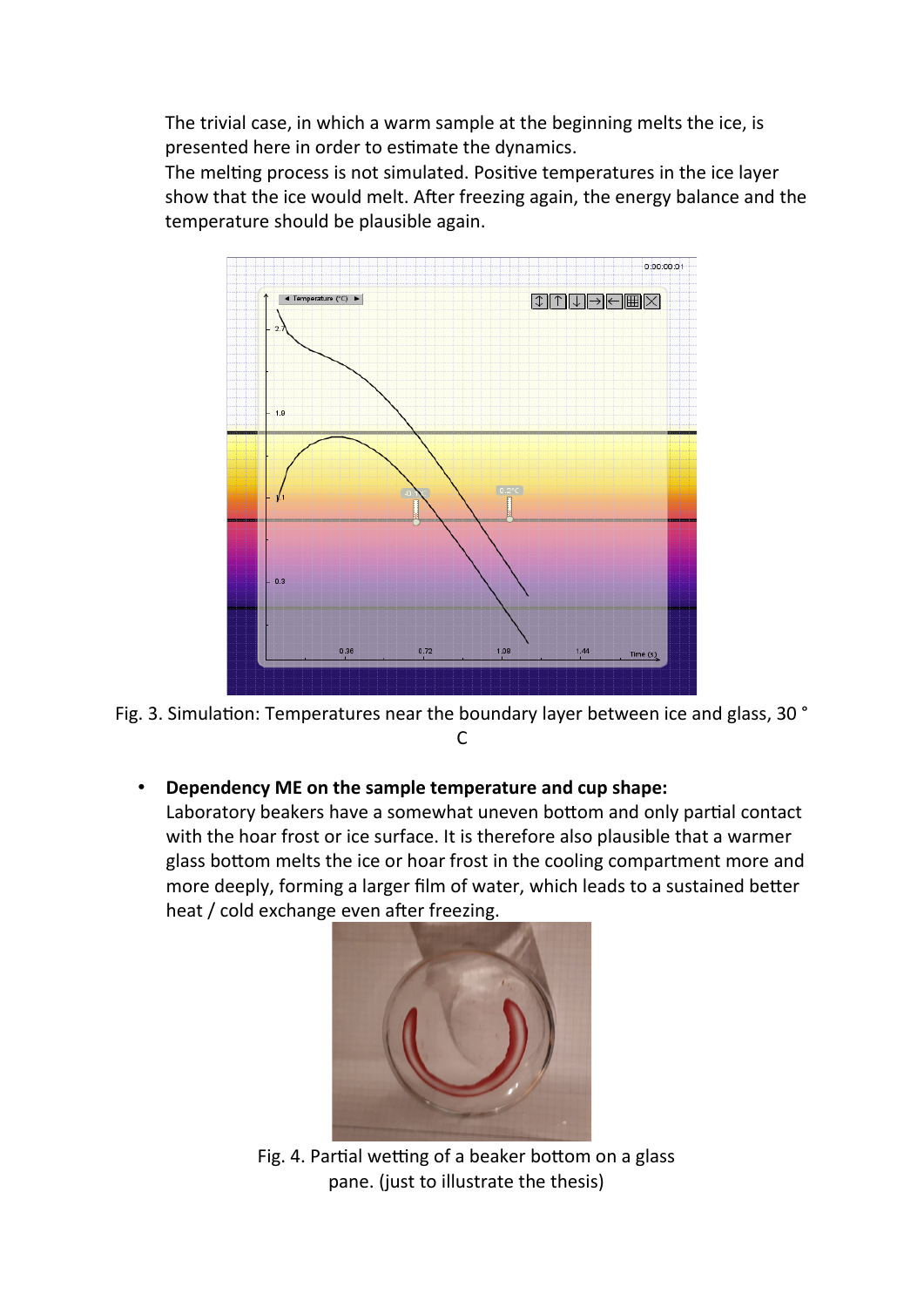With a flat glass bottom and flat cooling surface, even the smallest amounts of water can wet out well and significantly facilitate heat transfer. On other hand, with clean cooling surface and uneven beaker no good thermal contact results.

- The known poor repeatability of the ME can be explained by the fact that after the warm beaker was put down it was moved (after a few seconds when the beaker already sticks in fridge) and the bottom glass-ice connection was unconsciously and unrecognized destroyed.
- Possibly (was not further investigated) the container material affects ME. A laboratory beaker made of borosilicate glass has low thermal expansion, which means that the connection between ice and glass does not break off under thermal stresses.
- It is not sufficient to consider only the cooling times until freezing begins. During freezing and faster cooling, the formerly warm sample gains more time, the longer the process lasts. This gain in time must "sponsor" the first phase of cooling down from the warmer state. This can also be clearly seen in Fig. 1 and Fig. 5. For quantitative results can/should be taken a negative temperature limit from the middle of the sample.

Furthermore we can early see forthcoming ME on the temperature gradient. • We expect that a higher water level in the sample, i.e. a larger sample,

increases the total time of the freezing process in favor of the warmer sample (see above).

(side and top insulation should have similar effect)

- To get good evidence it is important for cold sample that the fridge/ice has sufficient low temperature to overwhelm glass temperature to prevent melting and sticking afterwards. The appropriate balance of temperatures with given thermal diffusivity of ice vs. glass are essential.
- A good indication for emerging of ME (warm sample) should be distinct sticking of the beaker to the fridge bottom (and easy sliding of cold sample).
- Freezing a sample not on the cooling surface or mass (e.g. in a drawer) makes emerging ME more difficult.
- Decreasing ice thickness under the warm sample (distance to the coolant) is likely to have a somewhat helping effect on ME. On the other hand, ME can arise on an ice block (not further investigated).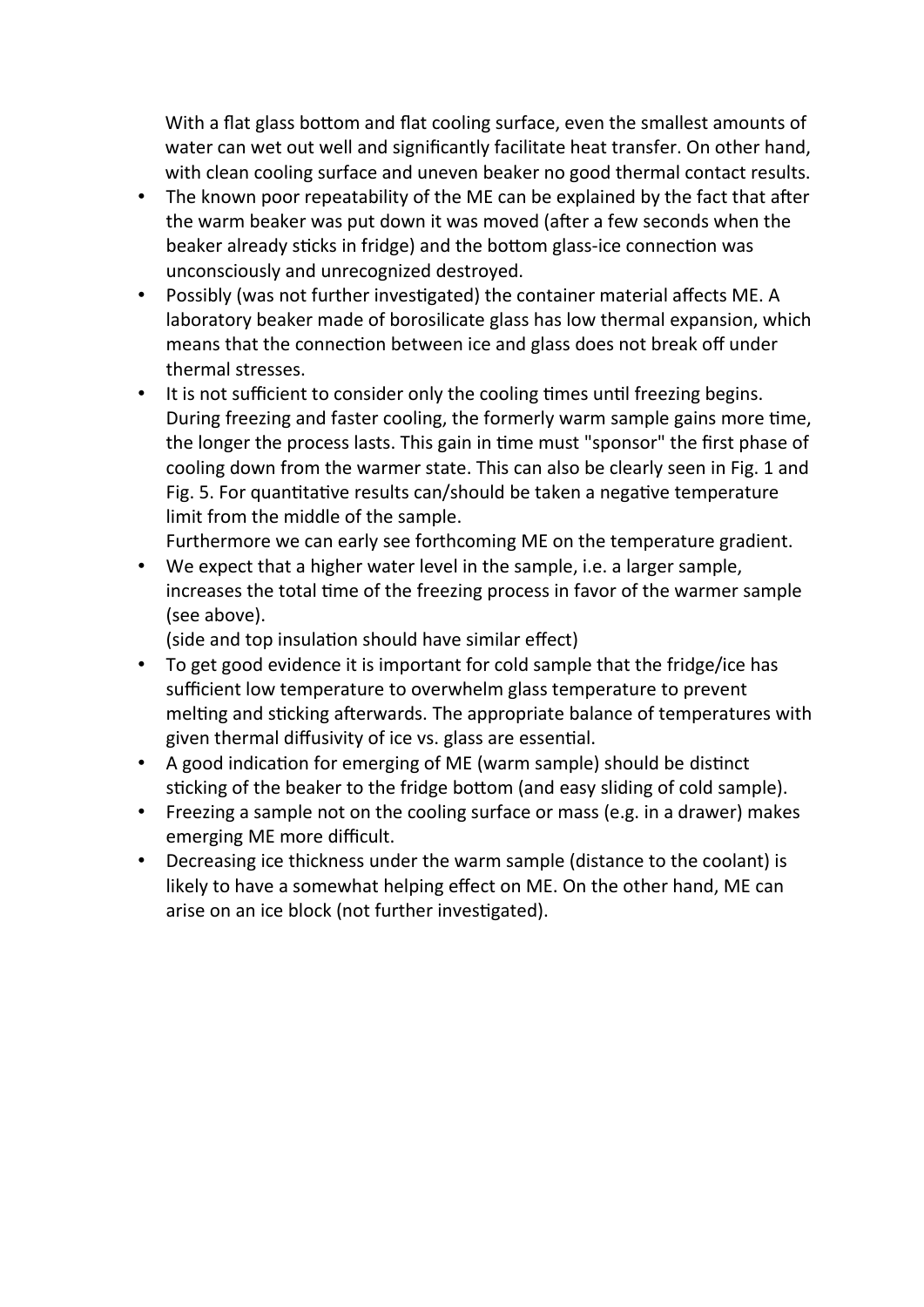## **Verification / plausibility check in experiment**

Although the thesis itself is convincing, finally some experiments. Measurements were taken as they came, without selection or optimization. They are largely plausible.

(3sig or 6sig evidence was not aimed for … ;-).

Used was a cheap BMP280 with ESP8266 controller. The values were slightly offset afterwards (0.7  $\rightarrow$  0°C freezing)

Beaker D=60mm, H=85, m=75g, 150ml Water (~3/4 full)

The samples were put in into fridge always at about lowest temperature, just after the compressor pauses (monitored simply with NTC thermistor; my fridge has long cycle and big temperature hysteresis -20 -10°C)



Fig. 5. Measurements few, but IMO there is no need to exercise it further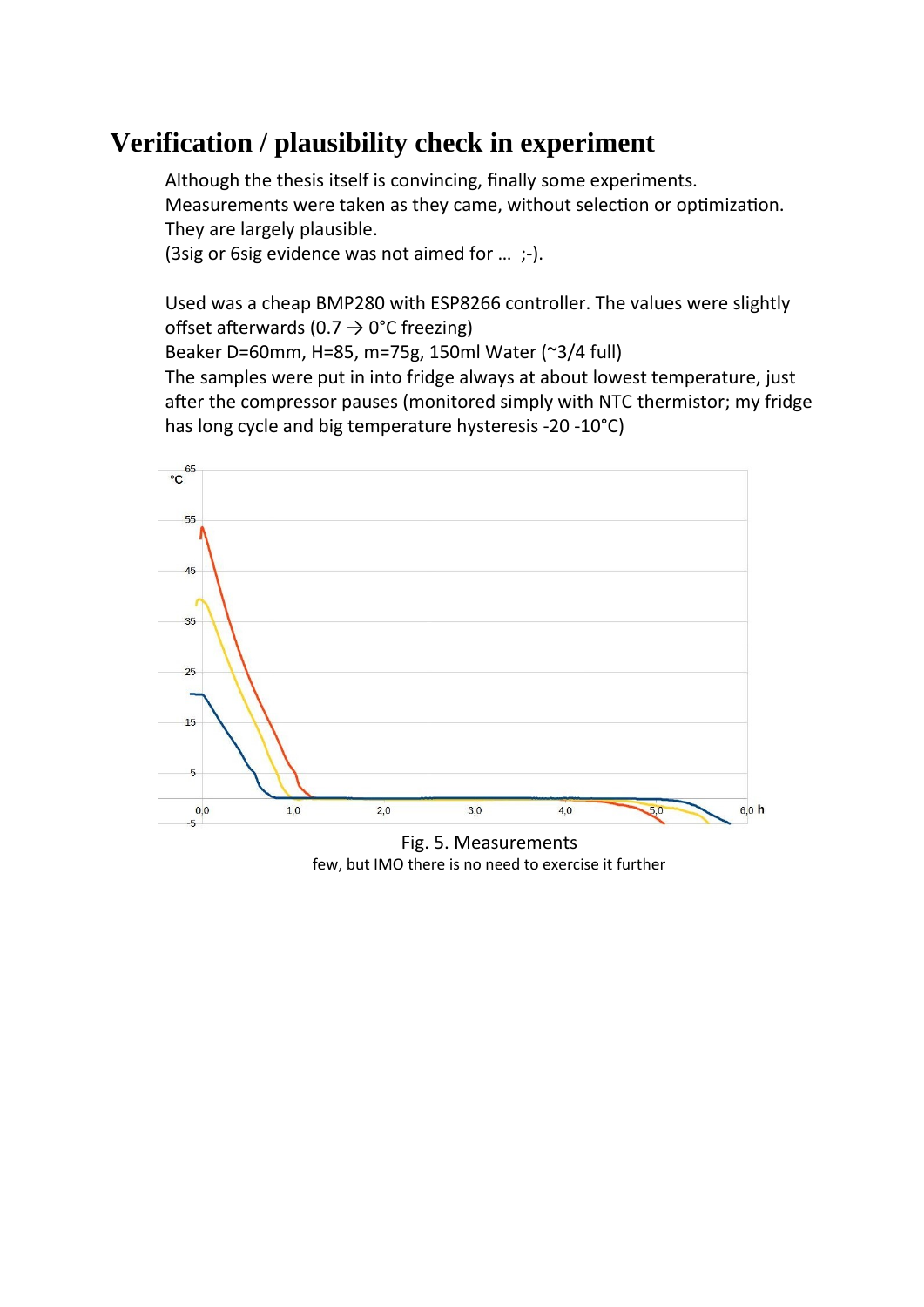

Fig. 6. Equipment



Fig. 7. Marks from warm samples in fridge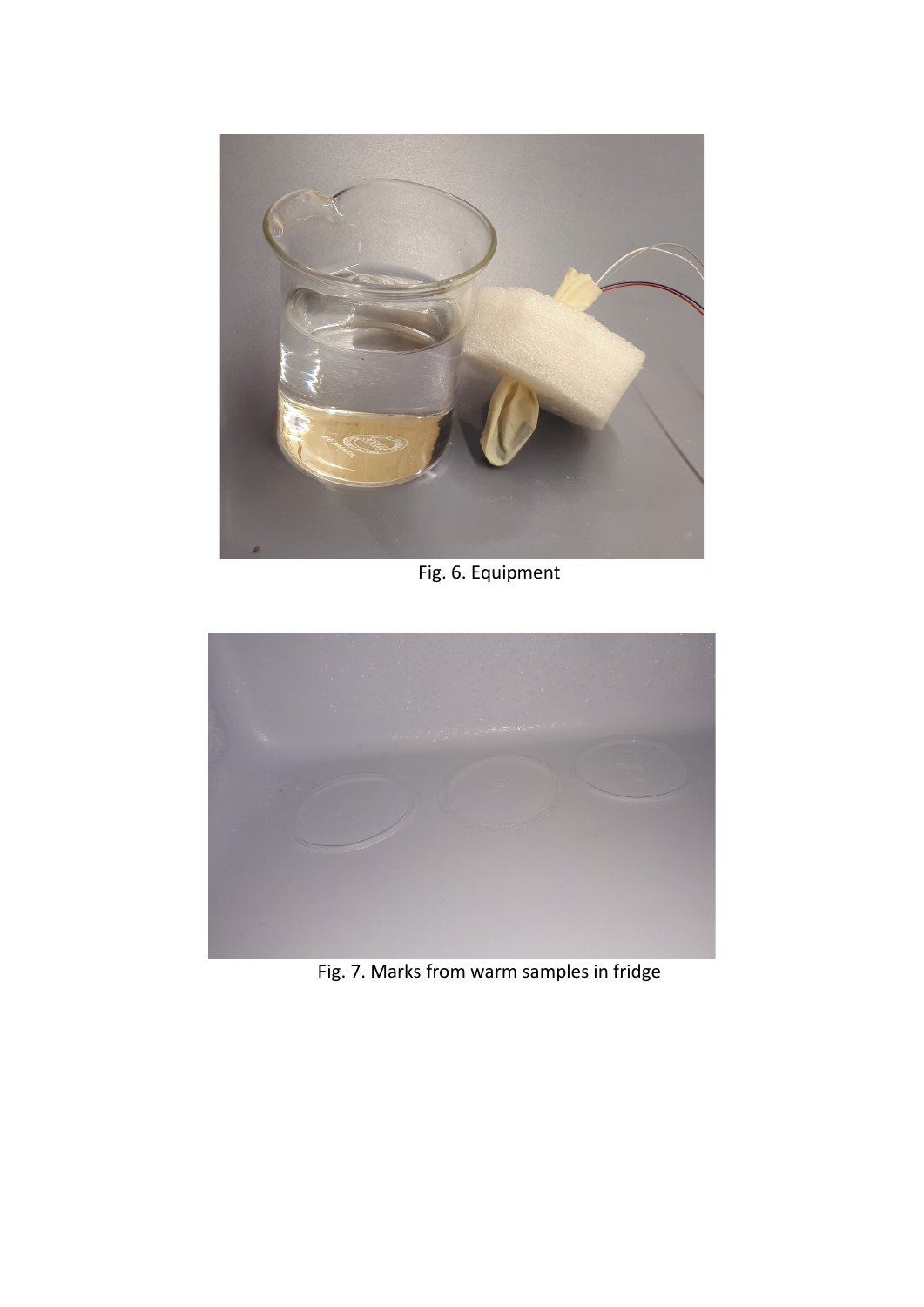#### **Counter example (ME avoided)**

For verification purposes should be possible to induce and control quickly freezing a cold samples, and warm samples slowly.

• The cold sample was put on **wet** piece of paper towel, to ensure good bottom contact.



• The warm sample was displaced after cooling to just above 0°C.

The influence of the ice thickness must be considered, nevertheless there is strong cooling despite the increase in thickness (wet paper towel)



Fig. 9. Warm sample with ME broken at 0°C(green)

Supposed the sample was on the way to ME, it was interrupted at 0°C moving the beaker. As expected freezing takes longer (however showing that warmer sample takes longer to cool is not an issue).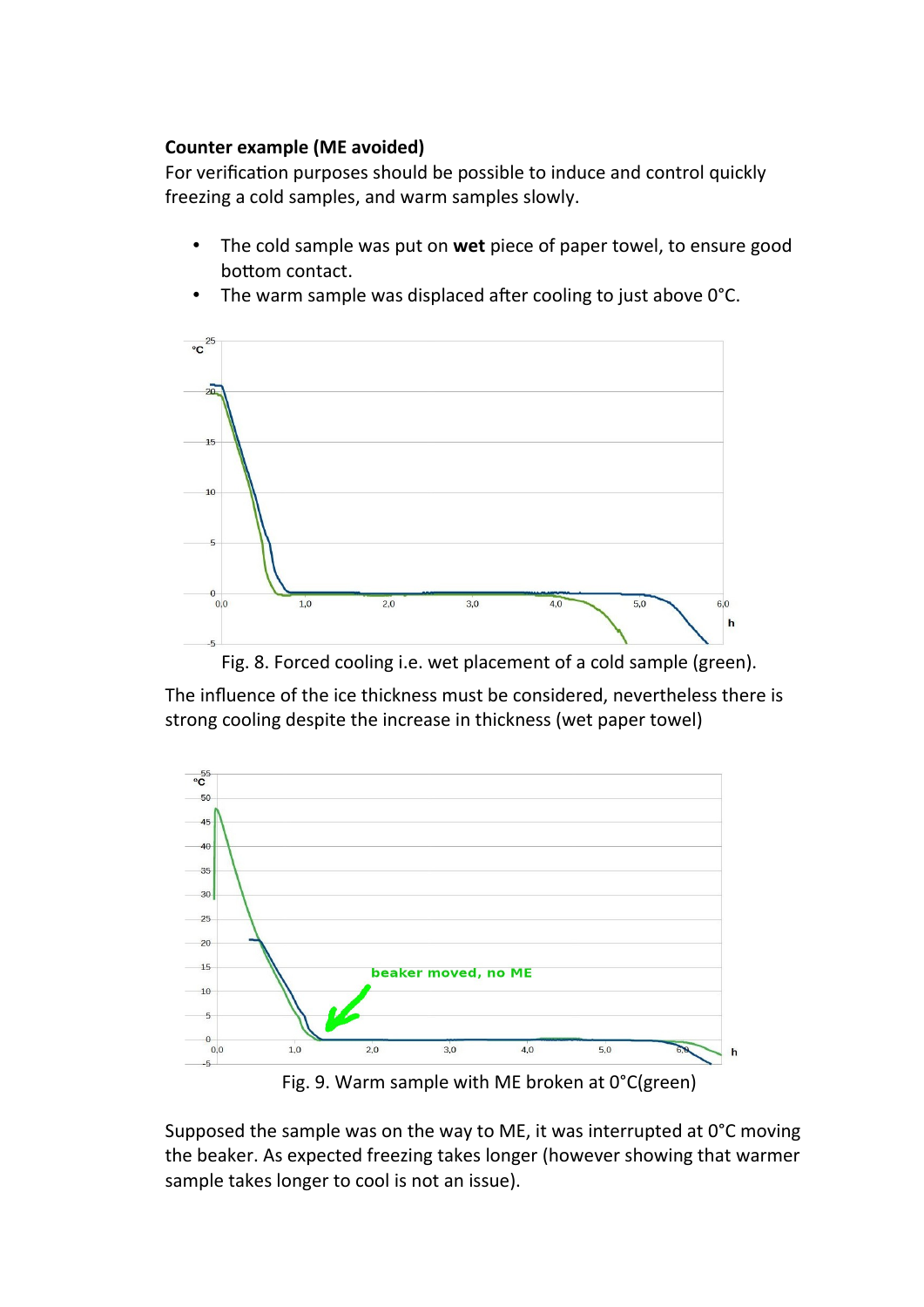### **Conclusion:**

The thesis could easily be confirmed in experiment.

All that is simple, if you already understood.

It is much more difficult to break away from a preconceived or something that has been learned and found to be correct, than to grasp/learn anew. One sticks to one's old opinion and knowledge, and is reluctant to revise it.

Don't be a refusenik, think things to the end.

### **REFERENCES**

[1] [https://physics-archive.wooster.edu/JrIS/Files/Thomas\\_Web\\_Article.pdf](https://physics-archive.wooster.edu/JrIS/Files/Thomas_Web_Article.pdf)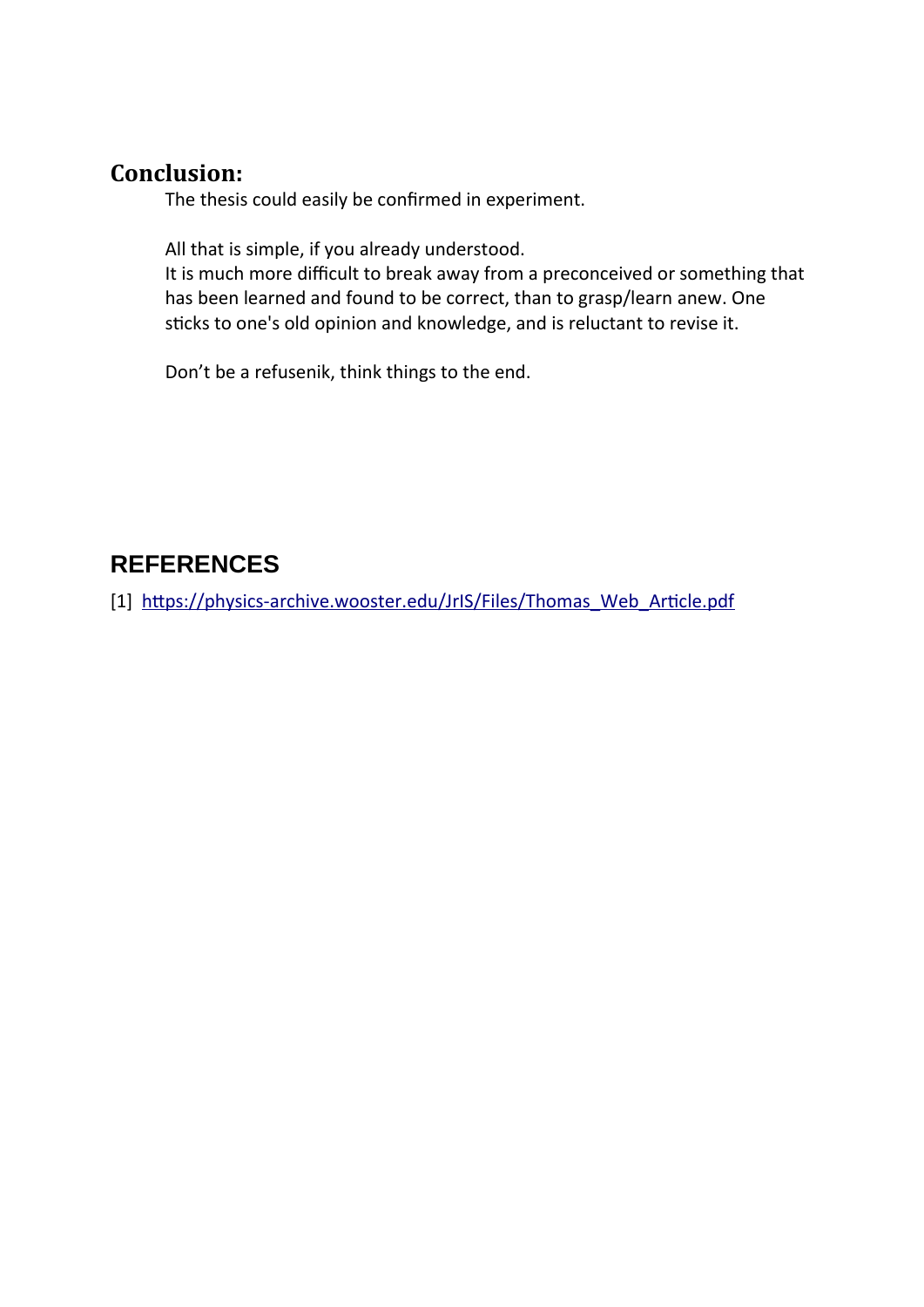### **Appendix:**

#### <span id="page-9-1"></span>**A1) Conduction through bottom of the beaker**

A rough estimate shows that a 1mm layer of ice and a 50mm diameter 1.5mm thick boron-silicate glass pane (approx. Bottom 100ml laboratory beaker), 10°C temperature difference and ideal contact could transfer approx. 12W (!) heat.

R th = R th glas + R th ice therm. resistance  $dQ/dt = dT/R$  th heat flow (therm. power)  $dQ/dt = 10^{\circ}C/$  (0.0015m/(1.20W/m)/pi/0.025m<sup>2</sup>+ +0.001m/(2.25W/m)/pi/0.025m²) = **11.6W**

### <span id="page-9-0"></span>**A2) Notes on convective flow**

Convection was an approach to ME, that could not be confirmed.

Convection flows are subject to feedback effects (positive feedback, such as chimney effect; more flow, more heat exchange, even stronger flow) which make bi-stable states of heat transfer imaginable. According to this idea, it should be possible (water is not given a "memory" properties) to initiate the cooling of colder water in the jointly passed temperature range by initiating the faster "turbo cooling". Such effects were not observed. The author was unable to produce such effects, not even in flow simulation.

#### **Convection flows in the water:**

At water anomaly (approx. 4 ° C) coming from both, warm and cold samples, the flow behavior is equalized. The switch of flow direction would break a possibly sustaining increased convection.

#### **Air convection**

The air in free convection is not efficient as a coolant. The air is known to be more an insulator.

The author has not succeeded in bringing up about dual flow states (with / without intensifying chimney-like flows or turbulence) nor simulating sufficiently strong persistent convection in a freezer-like system.